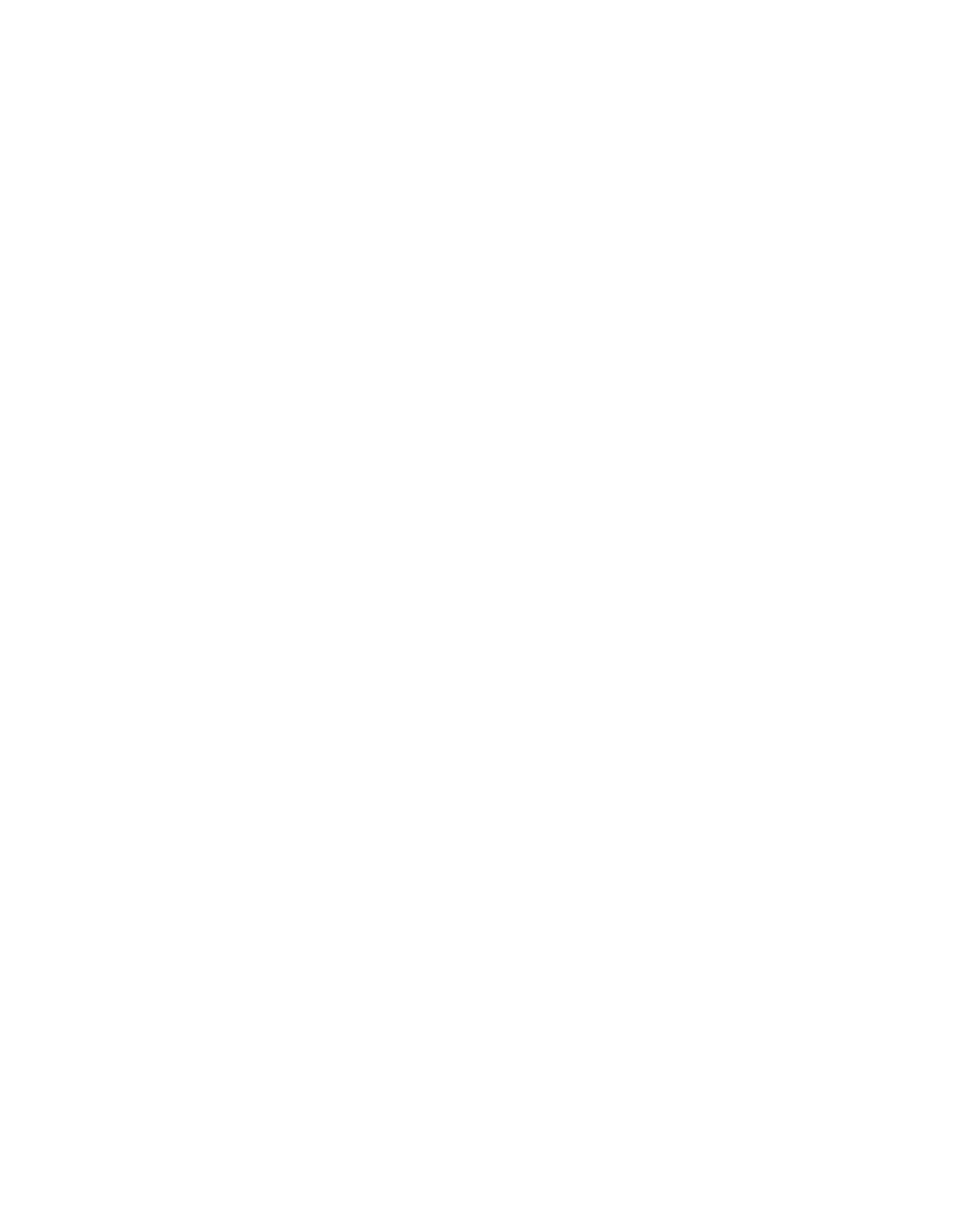*Bill 22* 

# **BILL 22**

2008

# **APPROPRIATION ACT, 2008**

*(Assented to , 2008)* 

# MOST GRACIOUS SOVEREIGN:

### **Preamble**

WHEREAS it appears by Messages from His Honour Norman L. Kwong, Lieutenant Governor of the Province of Alberta, and the Estimates accompanying the Messages, that the sums hereinafter mentioned are required to defray certain charges and expenses of the Legislative Assembly and the Public Service of Alberta not otherwise provided for during the fiscal year ending March 31, 2009 and for other purposes relating thereto:

MAY IT THEREFORE PLEASE YOUR MAJESTY that it be enacted and be it enacted by the Queen's Most Excellent Majesty, by and with the advice and consent of the Legislative Assembly of Alberta, as follows:

## **Expense and equipment/inventory purchases**

**1(1)** From the General Revenue Fund, there may be paid and applied a sum of \$92 734 000 towards defraying the several charges and expenses of the Legislative Assembly classed as expense and equipment/inventory purchases for the fiscal year ending March 31, 2009, as shown in the Schedule, including the amount of \$41 200 000 voted by section 1(1) of the *Appropriation (Interim Supply) Act, 2008*.

**(2)** From the General Revenue Fund, there may be paid and applied a sum of \$33 458 832 000 towards defraying the several charges and expenses of the Public Service classed as expense or expense and equipment/inventory purchases for the fiscal year ending March 31, 2009, as shown in the Schedule, including the amount of \$9 503 200 000 voted by section  $1(2)$  of the *Appropriation (Interim Supply) Act, 2008.*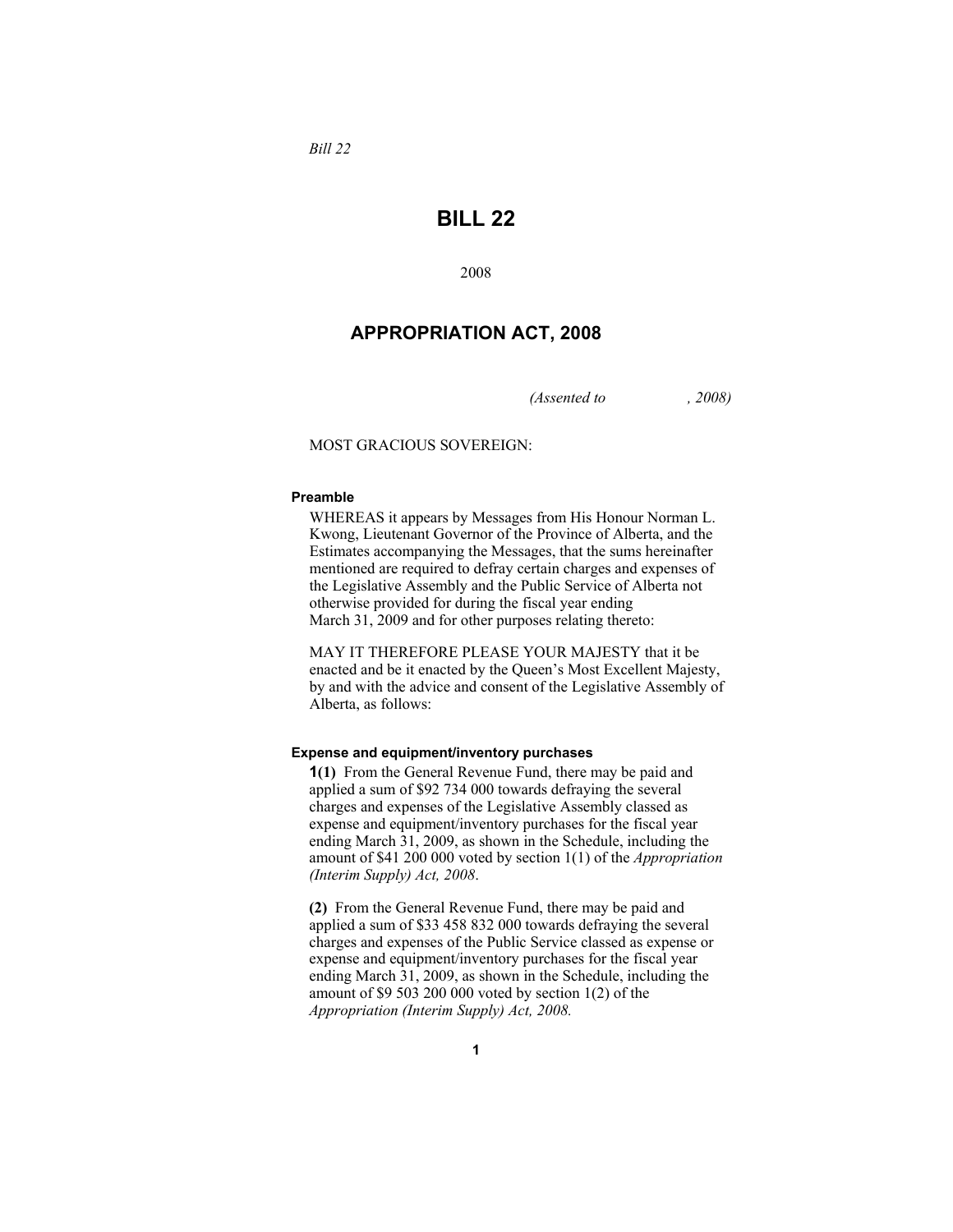## **Capital investment**

**2** From the General Revenue Fund, there may be paid and applied a sum of \$2 451 625 000 towards defraying the several charges and expenses of the Public Service classed as capital investment for the fiscal year ending March 31, 2009, as shown in the Schedule, including the amount of \$514 000 000 voted by section 2 of the *Appropriation (Interim Supply) Act, 2008.*

#### **Non-budgetary disbursements**

**3** From the General Revenue Fund, there may be paid and applied a sum of \$193 436 000 towards defraying the several charges and expenses of the Public Service classed as non-budgetary disbursements for the fiscal year ending March 31, 2009, as shown in the Schedule, including the amount of \$41 900 000 voted by section 3 of the *Appropriation (Interim Supply) Act, 2008*.

## **Lottery Fund payments**

**4(1)** From the Lottery Fund, there may be paid and applied a sum of \$1 522 418 000 towards defraying the several charges and expenses of the Public Service classed as Lottery Fund payments for the fiscal year ending March 31, 2009, as shown in the Schedule, including the amount of \$401 100 000 voted by section 4 of the *Appropriation (Interim Supply) Act, 2008*.

**(2)** The amount to be paid and applied from the Lottery Fund for the Contingency Allowance/Sustainability Fund identified in the Lottery Fund Estimates shall be increased so that the net revenue of the Lottery Fund at the fiscal year ending March 31, 2009 is nil.

# **Transfers**

**5(1)** The Minister of Infrastructure may, for the purpose described in subsection (6), transfer an amount, not to exceed \$52 050 000, from the Expense and Equipment/Inventory Purchases vote administered by that Minister

- (a) to the Expense and Equipment/Inventory Purchases vote administered by any other Minister, or
- (b) to the Capital Investment vote administered by the Minister of Infrastructure.

**(2)** The Minister of Infrastructure may, for the purpose described in subsection (6), transfer an amount, not to exceed \$10 920 000, from the Capital Investment vote administered by that Minister

(a) to the Capital Investment vote administered by any other Minister, or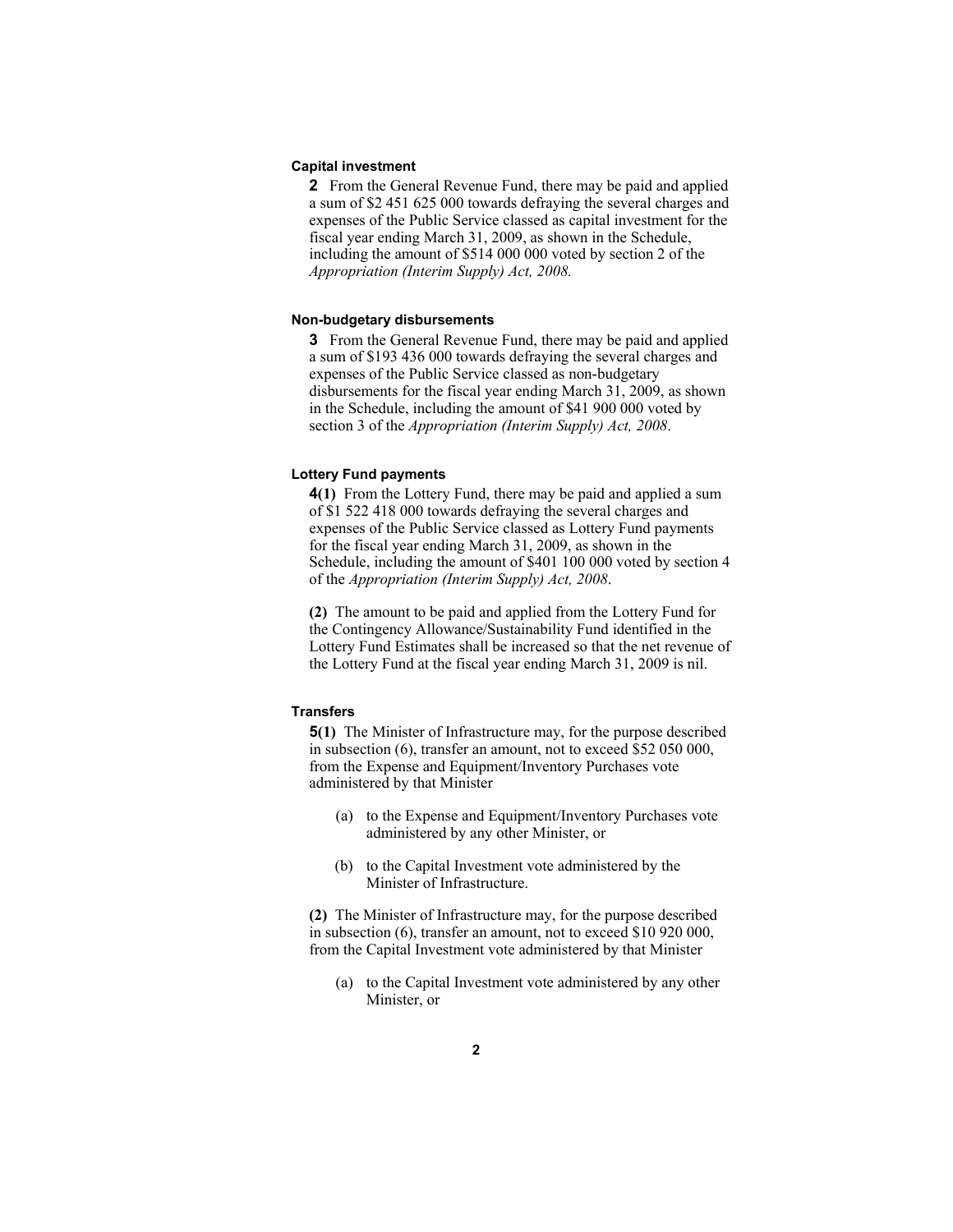(b) to the Expense and Equipment/Inventory Purchases vote administered by the Minister of Infrastructure.

**(3)** The Minister of Transportation may, for the purpose described in subsection (7), transfer an amount, not to exceed \$3 150 000, from the Expense and Equipment/Inventory Purchases vote to the Capital Investment vote administered by that Minister.

**(4)** The Minister of Transportation may, for the purpose described in subsection (7), transfer an amount, not to exceed \$64 080 000, from the Capital Investment vote to the Expense and Equipment/Inventory Purchases vote administered by that Minister.

**(5)** The President of the Treasury Board may, for the purpose described in subsection (8), transfer an amount, not to exceed \$15 372 000, from the Expense and Equipment/Inventory Purchases vote administered by the President of the Treasury Board

- (a) to the Expense and Equipment/Inventory Purchases vote administered by any other Minister, or
- (b) to the Capital Investment vote administered by any other **Minister**

**(6)** An amount transferred under subsection (1) or (2) shall be used only for an emerging capital expense or capital investment, as identified by the Minister of Infrastructure and as approved by Treasury Board.

**(7)** An amount transferred under subsection (3) or subsection (4) shall be used only for an emerging capital expense or capital investment, as identified by the Minister of Transportation and as approved by Treasury Board.

**(8)** An amount transferred under subsection (5) shall be used only for capital planning and preliminary design, as identified by the President of the Treasury Board and as approved by Treasury Board.

# **Accountability**

**6** The due application of all money expended under this Act shall be accounted for.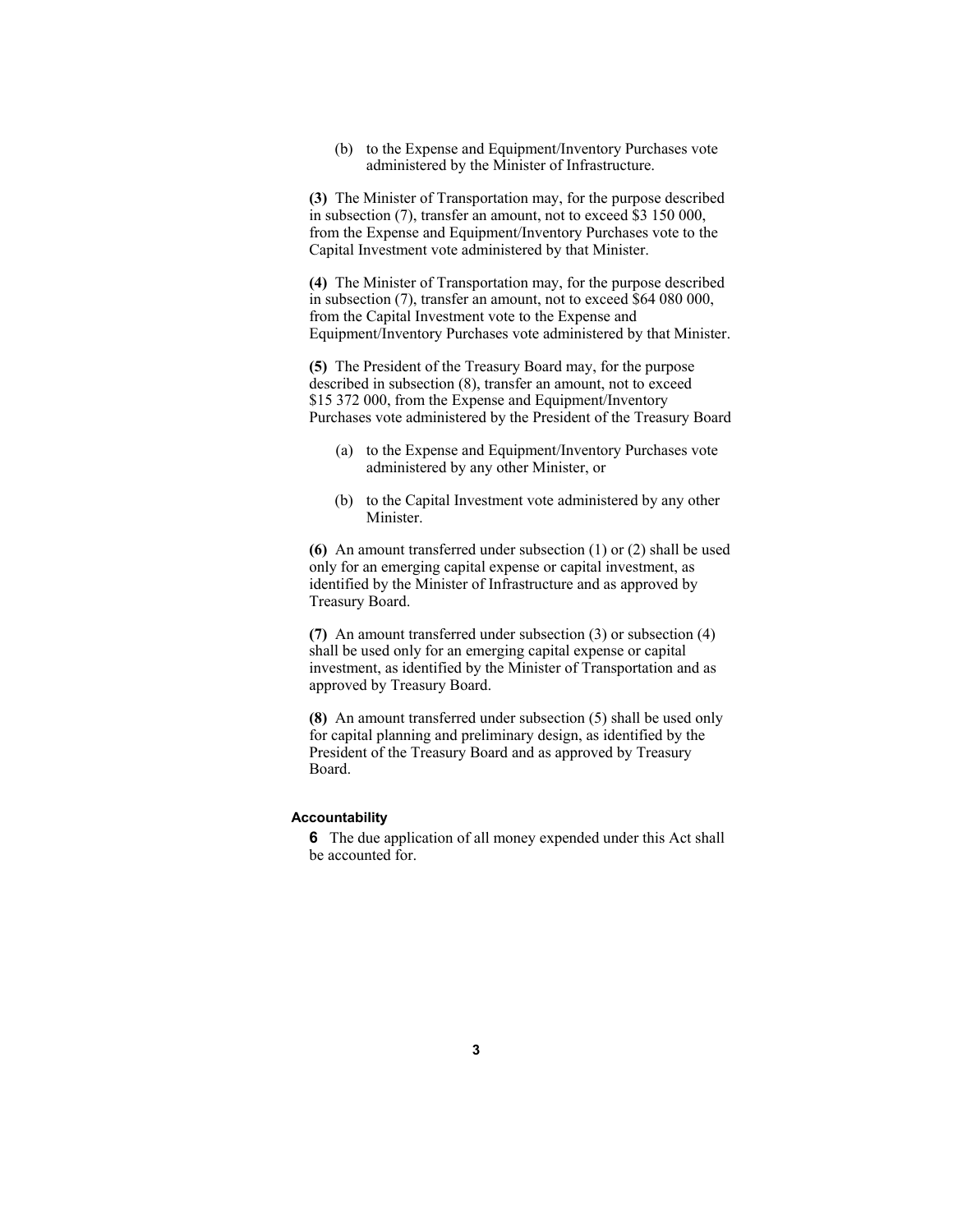# **Schedule**

Votes

# **LEGISLATIVE ASSEMBLY**

| SUPPORT TO THE LEGISLATIVE<br>ASSEMBLY                |    |               |
|-------------------------------------------------------|----|---------------|
| Expense and                                           |    |               |
| <b>Equipment/Inventory Purchases</b>                  | \$ | 55 841 000    |
| OFFICE OF THE AUDITOR GENERAL                         |    |               |
| Expense and<br><b>Equipment/Inventory Purchases</b>   | \$ | 21 795 000    |
|                                                       |    |               |
| OFFICE OF THE OMBUDSMAN<br>Expense and                |    |               |
| <b>Equipment/Inventory Purchases</b>                  | \$ | 2 826 000     |
| OFFICE OF THE CHIEF ELECTORAL<br><b>OFFICER</b>       |    |               |
| Expense and                                           |    |               |
| <b>Equipment/Inventory Purchases</b>                  | \$ | 5 736 000     |
| OFFICE OF THE ETHICS COMMISSIONER<br>Expense and      |    |               |
| <b>Equipment/Inventory Purchases</b>                  | \$ | 962 000       |
| OFFICE OF THE INFORMATION AND<br>PRIVACY COMMISSIONER |    |               |
| Expense and<br><b>Equipment/Inventory Purchases</b>   | \$ | 5 5 7 4 0 0 0 |
|                                                       |    |               |
| Amount of Expense and Equipment/Inventory             |    |               |
| Purchases to be voted under section $1(1)$            | S. | 92 734 000    |
|                                                       |    |               |
| <b>GOVERNMENT</b>                                     |    |               |
| <b>ABORIGINAL RELATIONS</b>                           |    |               |
| Expense and<br><b>Equipment/Inventory Purchases</b>   | \$ | 117 028 000   |
|                                                       |    |               |
| ADVANCED EDUCATION AND                                |    |               |
| <b>TECHNOLOGY</b>                                     |    |               |
| Expense and                                           | \$ | 3 342 055 000 |
| <b>Equipment/Inventory Purchases</b>                  |    |               |
| Non-Budgetary Disbursements                           |    | 127 400 000   |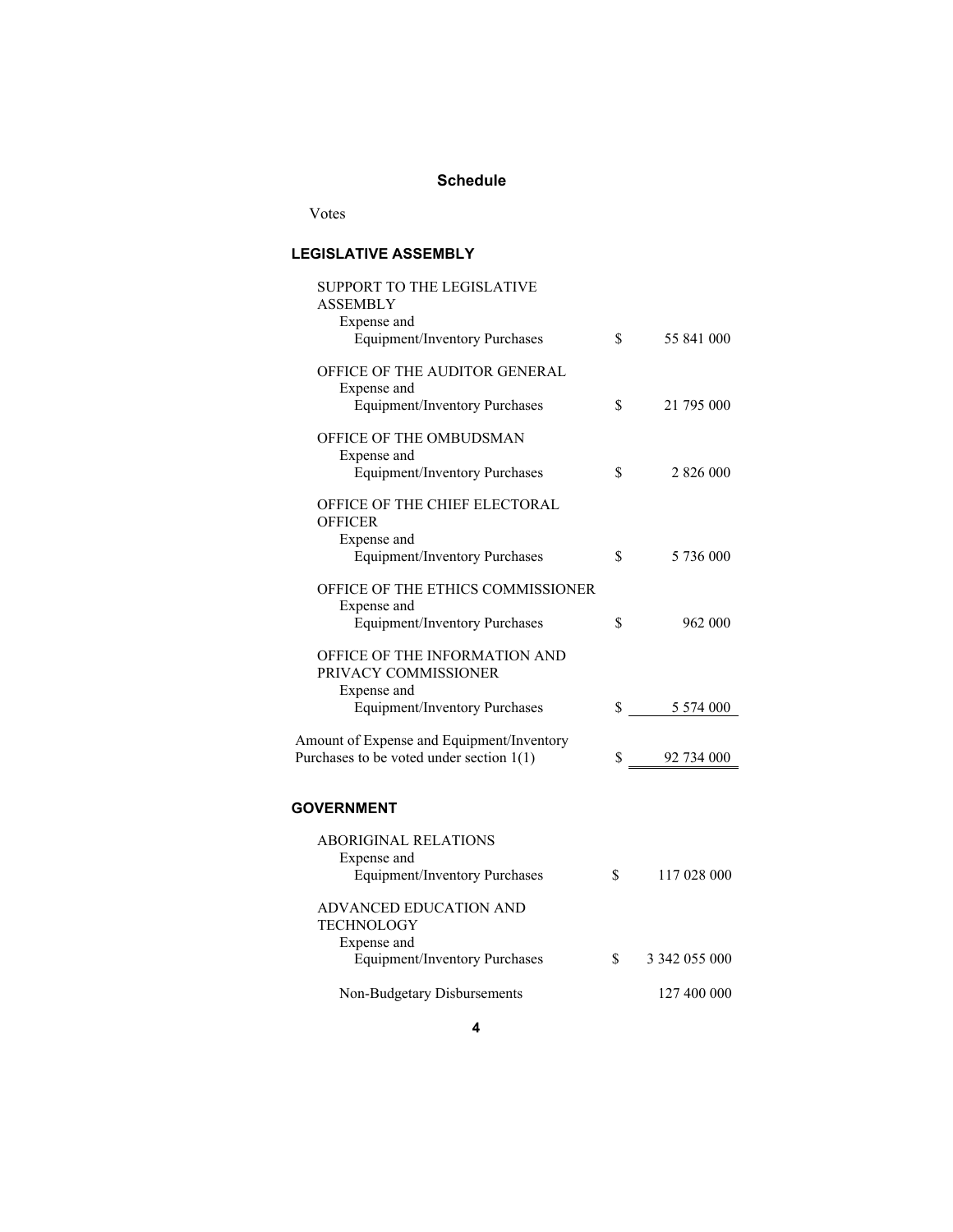| <b>AGRICULTURE AND</b><br>RURAL DEVELOPMENT         |    |                |
|-----------------------------------------------------|----|----------------|
| Expense and                                         |    |                |
| <b>Equipment/Inventory Purchases</b>                | \$ | 555 531 000    |
| CHILDREN AND YOUTH SERVICES                         |    |                |
| Expense and<br><b>Equipment/Inventory Purchases</b> | S  | 1 094 209 000  |
| <b>CULTURE AND COMMUNITY SPIRIT</b>                 |    |                |
| Expense and                                         |    |                |
| <b>Equipment/Inventory Purchases</b>                | \$ | 539 297 000    |
| Non-Budgetary Disbursements                         |    | 6 200 000      |
| <b>EDUCATION</b>                                    |    |                |
| Expense and<br><b>Equipment/Inventory Purchases</b> | \$ | 4 224 927 000  |
|                                                     |    |                |
| Non-Budgetary Disbursements                         |    | 1 000 000      |
| EMPLOYMENT AND IMMIGRATION                          |    |                |
| Expense and<br><b>Equipment/Inventory Purchases</b> | \$ | 923 492 000    |
|                                                     |    |                |
| ENERGY<br>Expense and                               |    |                |
| <b>Equipment/Inventory Purchases</b>                | S  | 261 318 000    |
| <b>ENVIRONMENT</b>                                  |    |                |
| Expense and                                         |    |                |
| <b>Equipment/Inventory Purchases</b>                | S  | 248 240 000    |
| Non-Budgetary Disbursements                         |    | 1 100 000      |
| <b>EXECUTIVE COUNCIL</b>                            |    |                |
| Expense                                             | \$ | 30 080 000     |
| <b>FINANCE AND ENTERPRISE</b>                       |    |                |
| Expense and<br><b>Equipment/Inventory Purchases</b> | S  | 377 138 000    |
|                                                     |    |                |
| Non-Budgetary Disbursements                         |    | 52 020 000     |
| <b>HEALTH AND WELLNESS</b>                          |    |                |
| Expense and<br><b>Equipment/Inventory Purchases</b> | \$ | 13 217 448 000 |
|                                                     |    |                |
| Capital Investment                                  |    | 10 800 000     |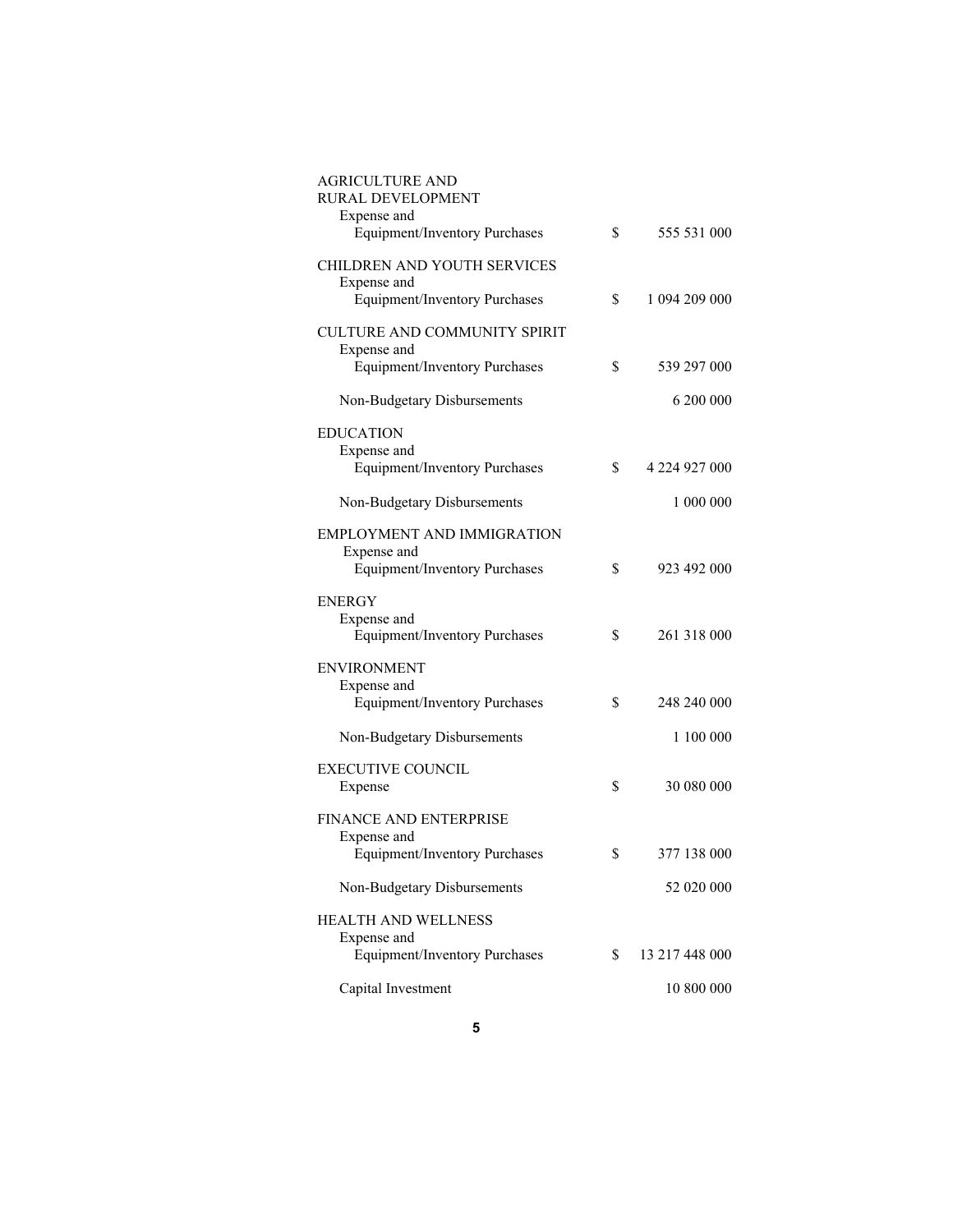| <b>HOUSING AND URBAN AFFAIRS</b><br>Expense                                   | \$<br>550 990 000   |
|-------------------------------------------------------------------------------|---------------------|
| <b>INFRASTRUCTURE</b><br>Expense and                                          |                     |
| Equipment/Inventory Purchases                                                 | \$<br>976 770 000   |
| Capital Investment                                                            | 459 943 000         |
| <b>INTERNATIONAL AND</b><br><b>INTERGOVERNMENTAL RELATIONS</b><br>Expense and |                     |
| <b>Equipment/Inventory Purchases</b>                                          | \$<br>29 196 000    |
| <b>JUSTICE</b><br>Expense and<br>Equipment/Inventory Purchases                | \$<br>499 310 000   |
| <b>MUNICIPAL AFFAIRS</b>                                                      |                     |
| Expense and<br><b>Equipment/Inventory Purchases</b>                           | \$<br>692 328 000   |
| SENIORS AND COMMUNITY SUPPORTS                                                |                     |
| Expense and<br><b>Equipment/Inventory Purchases</b>                           | \$<br>1 915 632 000 |
| <b>SERVICE ALBERTA</b>                                                        |                     |
| Expense and<br><b>Equipment/Inventory Purchases</b>                           | \$<br>373 509 000   |
| SOLICITOR GENERAL AND<br>PUBLIC SECURITY                                      |                     |
| Expense and<br><b>Equipment/Inventory Purchases</b>                           | \$<br>557 845 000   |
| Capital Investment                                                            | 23 790 000          |
| Lottery Fund Payments                                                         | 1 522 418 000       |
| <b>SUSTAINABLE RESOURCE</b><br><b>DEVELOPMENT</b>                             |                     |
| Expense and<br>Equipment/Inventory Purchases                                  | \$<br>366 632 000   |
| Capital Investment                                                            | 27 450 000          |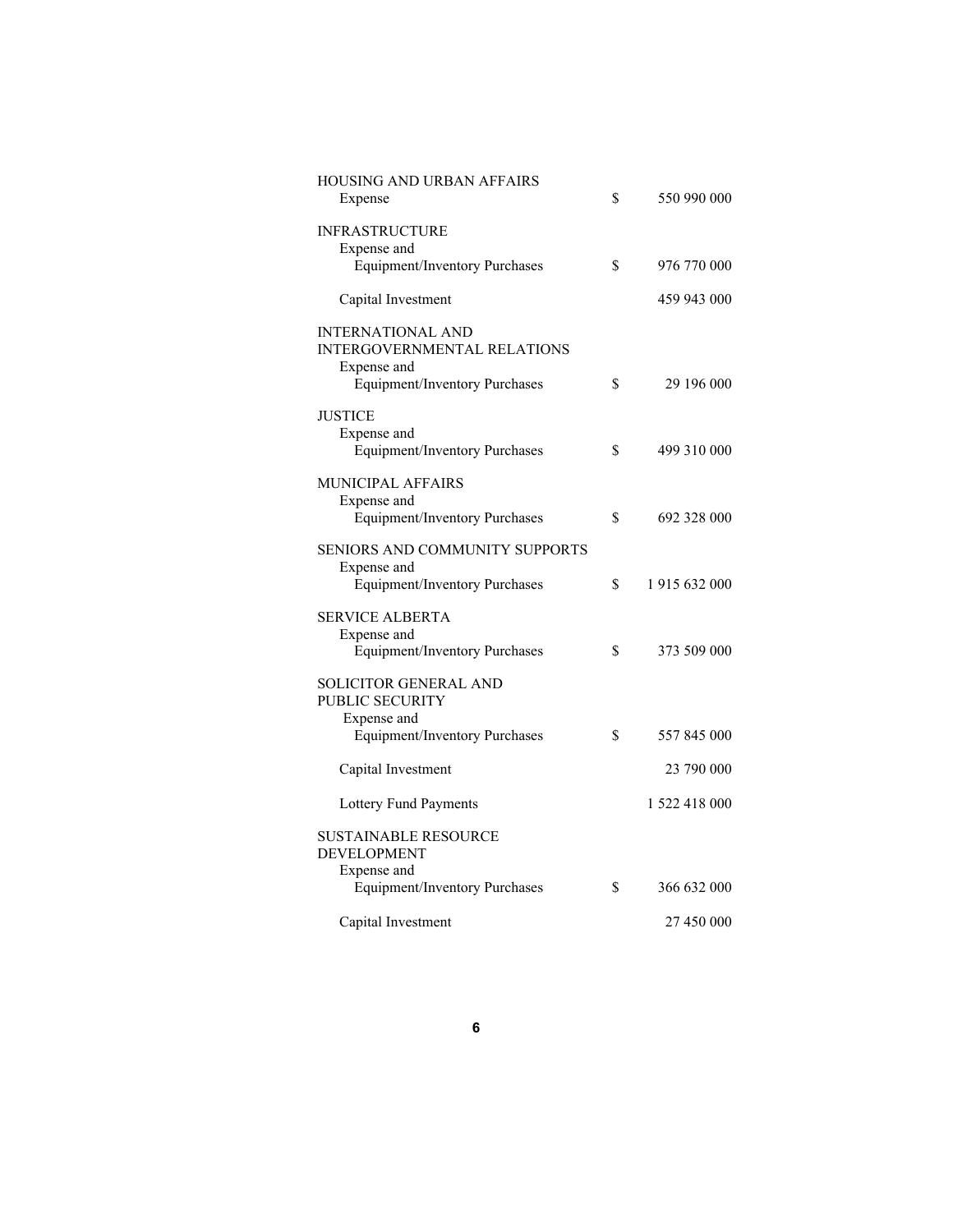| TOURISM, PARKS                                                       |                           |
|----------------------------------------------------------------------|---------------------------|
| <b>AND RECREATION</b>                                                |                           |
| Expense and                                                          |                           |
| <b>Equipment/Inventory Purchases</b>                                 | \$<br>246 282 000         |
| Capital Investment                                                   | 34 136 000                |
| Non-Budgetary Disbursements                                          | 500 000                   |
| <b>TRANSPORTATION</b>                                                |                           |
| Expense and                                                          |                           |
| <b>Equipment/Inventory Purchases</b>                                 | \$<br>2 2 5 2 3 1 1 0 0 0 |
| Capital Investment                                                   | 1 895 506 000             |
| Non-Budgetary Disbursements                                          | 5 216 000                 |
| <b>TREASURY BOARD</b>                                                |                           |
| Expense and                                                          |                           |
| <b>Equipment/Inventory Purchases</b>                                 | \$<br>67 264 000          |
|                                                                      |                           |
| Amount of Expense or Expense and                                     |                           |
| Equipment/Inventory Purchases to be<br>voted under section 1(2)      | \$ 33 458 832 000         |
|                                                                      |                           |
| Amount of Capital Investment to be                                   |                           |
| voted under section 2                                                | \$<br>2 451 625 000       |
|                                                                      |                           |
| Amount of Non-Budgetary Disbursements<br>to be voted under section 3 | \$<br>193 436 000         |
|                                                                      |                           |
| Amount of Lottery Fund Payments to be                                |                           |
| voted under section 4                                                | \$<br>1 522 418 000       |